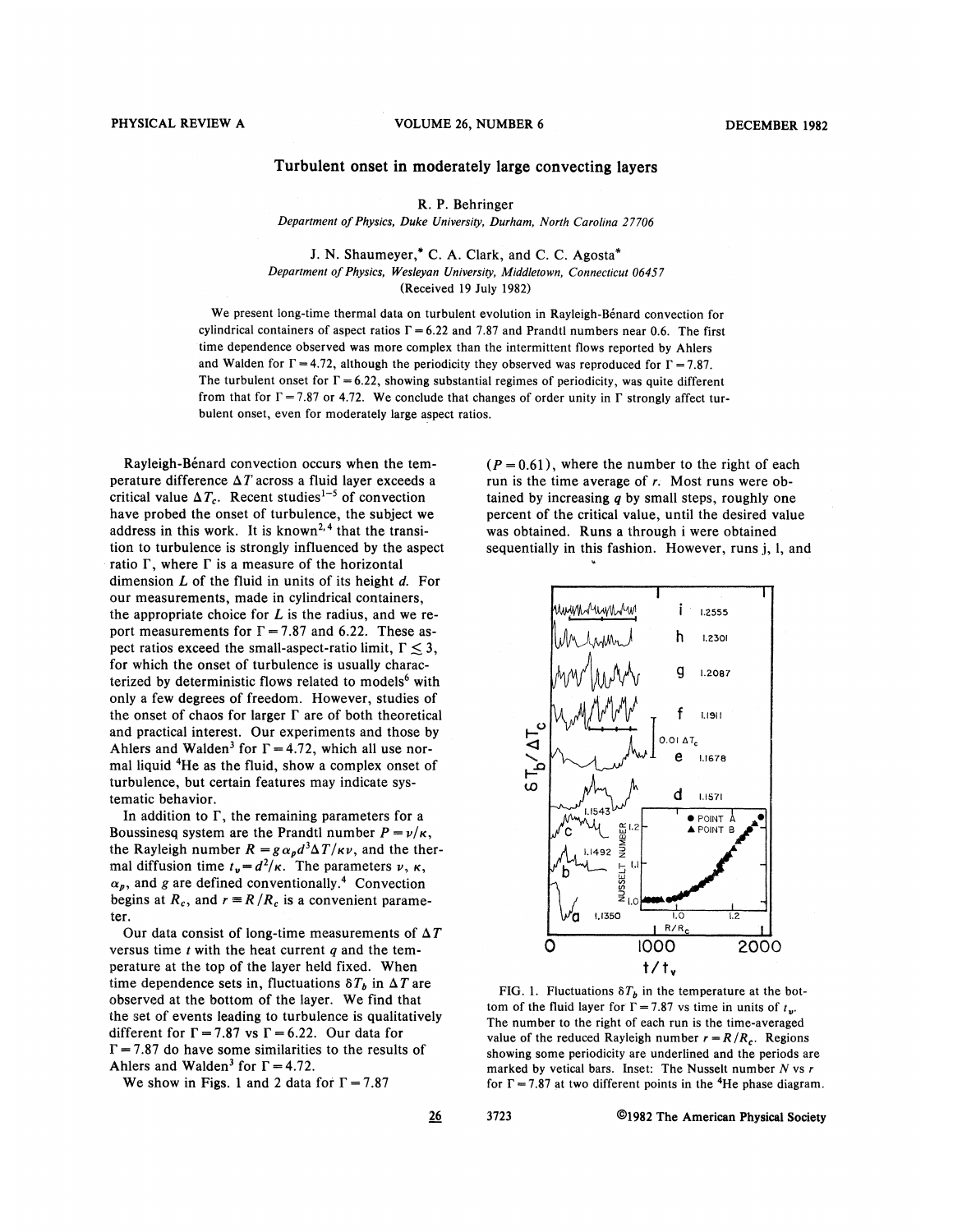

FIG. 2. A continuation of the results shown in Fig. <sup>1</sup> for  $\Gamma = 7.87.$ 

n were obtained by increasing  $q$  in larger steps. Run k was obtained from run j and run m was obtained from run 1.

For R just above  $R_c$ , our flows have immeasurably small time dependence, after initial transients have decayed. Specifically, for  $1.0 < R/R_c < 1.135$  and times as long as  $100t_v$ , any fluctuations in  $\Delta T$  were smaller than  $3 \times 10^{-5} \Delta T_c$ . Before the time dependence becomes recognizable as the steady turbulence reported previously<sup>4,5</sup> there is a region with  $r \approx 1.30$ of periodic oscillations (1 and m). Immediately preceding the oscillations the flow is quiescent (k). The fundamental frequency of the periodic regime differs little from the frequencies  $\int |\omega| P(\omega) d\omega$  $\int P(\omega) d\omega$  derived<sup>5</sup> from the power spectra  $P(\omega)$ for broadband turbulence at slightly higher Rayleigh numbers. Runs k, 1, and m are strikingly similar to states observed by Ahlers and Walden<sup>3</sup> near 1.9 $R_c$ . The fundamental frequency of our run m was  $t<sub>v</sub>\omega$  = 0.049; the frequency of run j reported by Ahlers and Walden was 0.24. To our knowledge, no steady periodic motions of this frequency have been predicted. For instance, the oscillatory instability predicted by Clever and Busse<sup>7</sup> has  $t_{\nu}\omega \ge 20$  for  $P = 0.6$ .

We do not, however, observe the intermittency reported by Ahlers and Walden. Instead, our data show considerably more structure close to  $R_c$ , with occasional hints of periodicity. In runs f and <sup>i</sup> there are, respectively, three and two cycles of complex periodic structures, as indicated by the underlines and vertical bars.

Our data also differ from that of Ahlers and Walden in the heat transport. A dimensionless measure of this quantity is the Nusselt number,  $N$ , and our results for  $N(r)$  with  $\Gamma = 7.87$  are given in the inset of Fig. 1. In addition to the Nusselt values corresponding to Figs. 1 and 2 (operating point  $A$ ) we

show data (operating point  $B$ ) obtained with the same  $\Gamma$  and P but at a different point in the <sup>4</sup>He phase diagram. Both operating points show a change in slope from  $S = 0.54$  to 0.93 at  $r \approx 1.14$ , indicating a transition in the planform of the flow. Run a of Fig. 1 was just at this transition and is evidently time dependent. Unfortunately, it is not possible to observe the flow patterns in our experiments. But we can rule out the inverted bifurcation from hexagons to rolls which has been studied theoretically by Busse<sup>9</sup> and experimentally by Walden and Ahlers.<sup>10</sup> This transition is associated with departures from the Oberbeck-Boussingesq approximation as given by a parameter  $Q(R)$ .<sup>10</sup> For  $\Gamma$  = 7.87,  $Q(R_c)$  takes on the values  $-0.439$  and  $-0.082$ , respectively, for points  $A$  and  $B$ . Thoery and experiment agree that even for point  $A$  all hexagon-roll transitions would even for point A all hexagon-roll transitions would<br>occur below  $r - 1 \approx 3 \times 10^{-3}$ . Ahlers *et al*.<sup>11</sup> have calculated slopes for various flow patterns finding  $S = 0.60, 0.72, 0.45,$  and 0.91 for patterns of hexagons, straight rolls, concentric nodeless roles, and concentric rolls with a central node. Our slope of 0.54 may indicate hexagons or nodeless rolls and our slope of 6.93 may indicate straight rolls or concentric rolls with a node. We note that Behringer and Ahlers<sup>8</sup> reported  $S = 0.83$  for the stable convective state for  $\Gamma$  = 4.72, and a metastable state of S = 0.56.

We now turn to the evolution of time dependence for  $\Gamma$  = 6.22 ( $P$ = 0.55) as shown in Figs. 3 and 4. For these data  $Q(R_c) = -1.3 \times 10^{-3}$  and no slope changes were observed in  $N(r)$ .<sup>12</sup> Runs a, b, d, f, g, and h were initiated by taking small steps from a subcritical state, whereas  $g-r$  (excluding h) were obtained sequentially by small steps. Run c was obtained from b, and run e from d. The onset of turbulence in this case differs significantly from the previous situation. The first time dependence is a periodic flow superposed over very slow background motion. The fundamental frequency is  $t_{\nu}\omega_1 = 0.037$  at 1.155 $R_c$ , and the frequency approximately triples by  $1.189R_c$ . The periodicity observed in runs <sup>a</sup>—<sup>c</sup> was found to be reproducible, and ends in run d by a gradual slowing down of the oscillations. Another periodic state occurs at 1.42 $R_c$  with frequency  $t_v \omega_2 = 0.23$ , but this state has lost coherence at  $1.454R_c$ . An  $800t_v$  oscillatory region of frequency  $\omega_3$  occurs at 1.514 $R_c$ , showing <sup>a</sup> characteristic double-peak —double-minimum form. This structure is easily seen in a power spectrum because the fundamental frequency has about ten times less power than the second harmonic. The double-peaked structure is also identifiable in a number of the remaining runs, as indicated by the underlined sections, and exists without interlude in runs p and q. We find  $t_{\nu}\omega_3=0.199(r - 1.074)$ . Run r shows stretches of periodicity buried in a chaotic background with  $t_{\nu}\omega_3=0.136$ , where 0.136 corresponds to the double-peak structure. We also find segments at  $\frac{1}{2}$  and  $\frac{1}{4}$  this frequency as shown along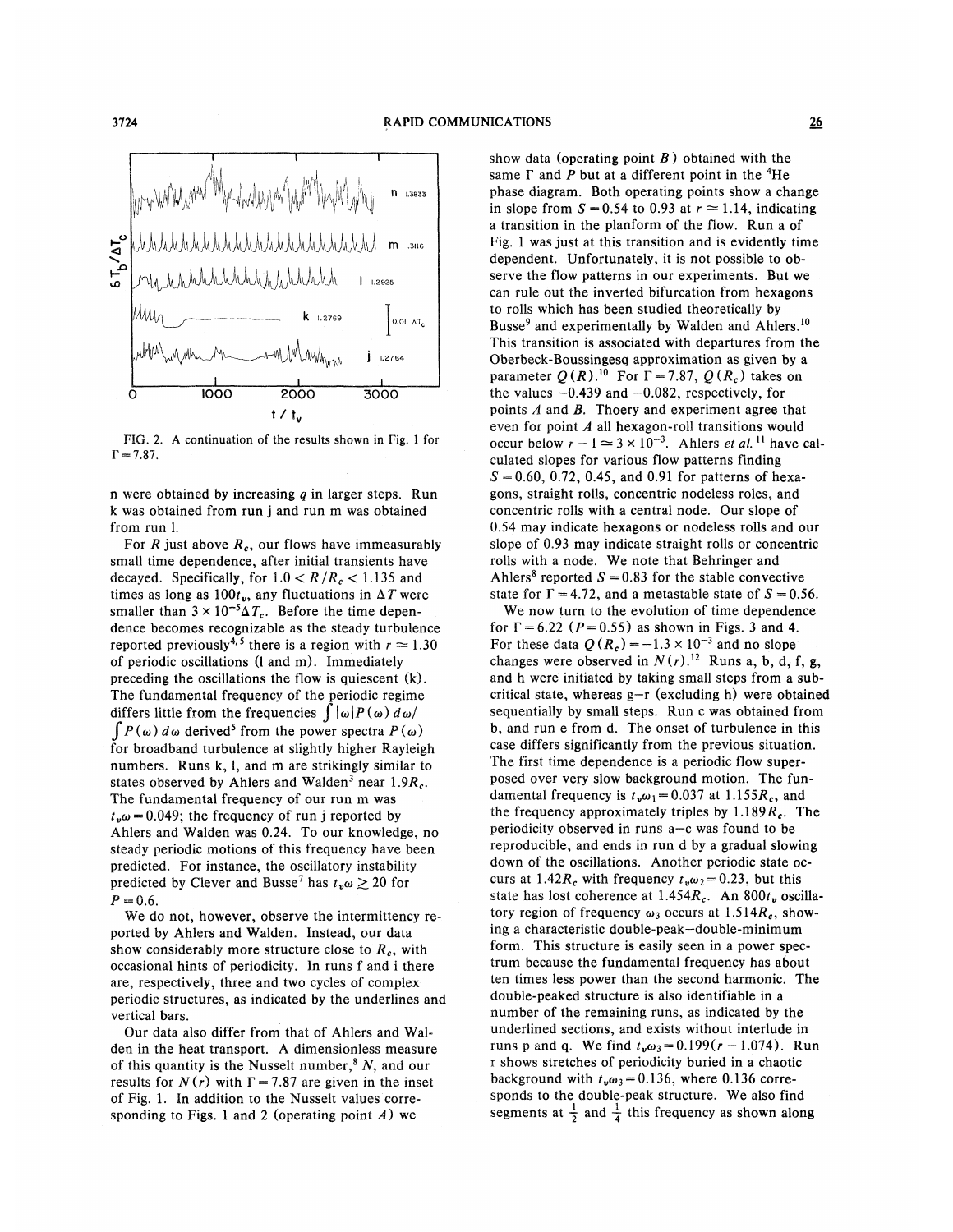

FIG. 3. Data similar to those in Figs. 1 and 2, but with  $\Gamma = 6.22.$ 

with the double-peaked oscillations in the insert of Fig. 4. The following run at 1.793 (not shown) does not have any periodic segments; its spectrum is broadband and falls off as  $\omega^{-a}$  where  $a = 3.5 \pm 0.5$ .

To conclude, we have presented data showing the evolution of turbulence for  $\Gamma = 6.22$  and 7.87. These data do not show the kind of intermittency reported by Ahlers and Walden for  $\Gamma = 4.72$ . Instead, more complex structures appear in the time dependence closest to  $R_c$ . However, the robustly periodic state, run m, for  $\Gamma = 7.87$  strongly resembles run j found for  $\Gamma = 4.72$ . The data for  $\Gamma = 6.22$  show a number of periodic bands in  $R/R_c$ , but there is little resemblance to the results for  $\Gamma = 7.87$  and 4.72. On balance, changes of order unity in  $\Gamma$  have a strong effect on the nature of turbulent onset, even when  $\Gamma$  is moderately large as in our experiments. Our data are neither consistent with a gradual variation in the route to chaos as  $\Gamma$  increases, nor are they describable by simple models. Nevertheless, there are a



FIG. 4. A continuation of Fig. 3 showing data similar to Figs. 1 and 2, but with  $\Gamma = 6.22$ . The inset shows sections of run r with, from left to right, two-, four-, and eight-peak structures.

number of intriguing periodic regimes suggesting the possibility of systematic behavior. An important question which remains to be answered is the effect on turbulent onset by aspect-ratio changes much smaller than unity. Such an experiment might help reveal changes in the model structure which may be responsible for the differing approaches to turbulence observed in the present and previous work.

## **ACKNOWLEDGMENTS**

The work of R.P.B. has been supported by an Alfred P. Sloan Fellowship. This work has also been supported by the Research Corporation, and by the National Science Foundation-Low Temperature Physics Grant DMR-8205129. We acknowledge with thanks the contributions of J.S. Jan and S.M. Ritz.

- \*Current address: Physics Department, Duke University, Durham, N.C. 27706.
- <sup>1</sup>J. P. Gollub and S. V. Benson, J. Fluid Mech. 100, 449  $(1980).$
- <sup>2</sup>A. Libchaber and J. Maurer, J. Phys. (Paris) Lett. 39, 369  $(1978)$ .
- <sup>3</sup>G. Ahlers and R. W. Walden, Phys. Rev. Lett. 44, 445  $(1980).$